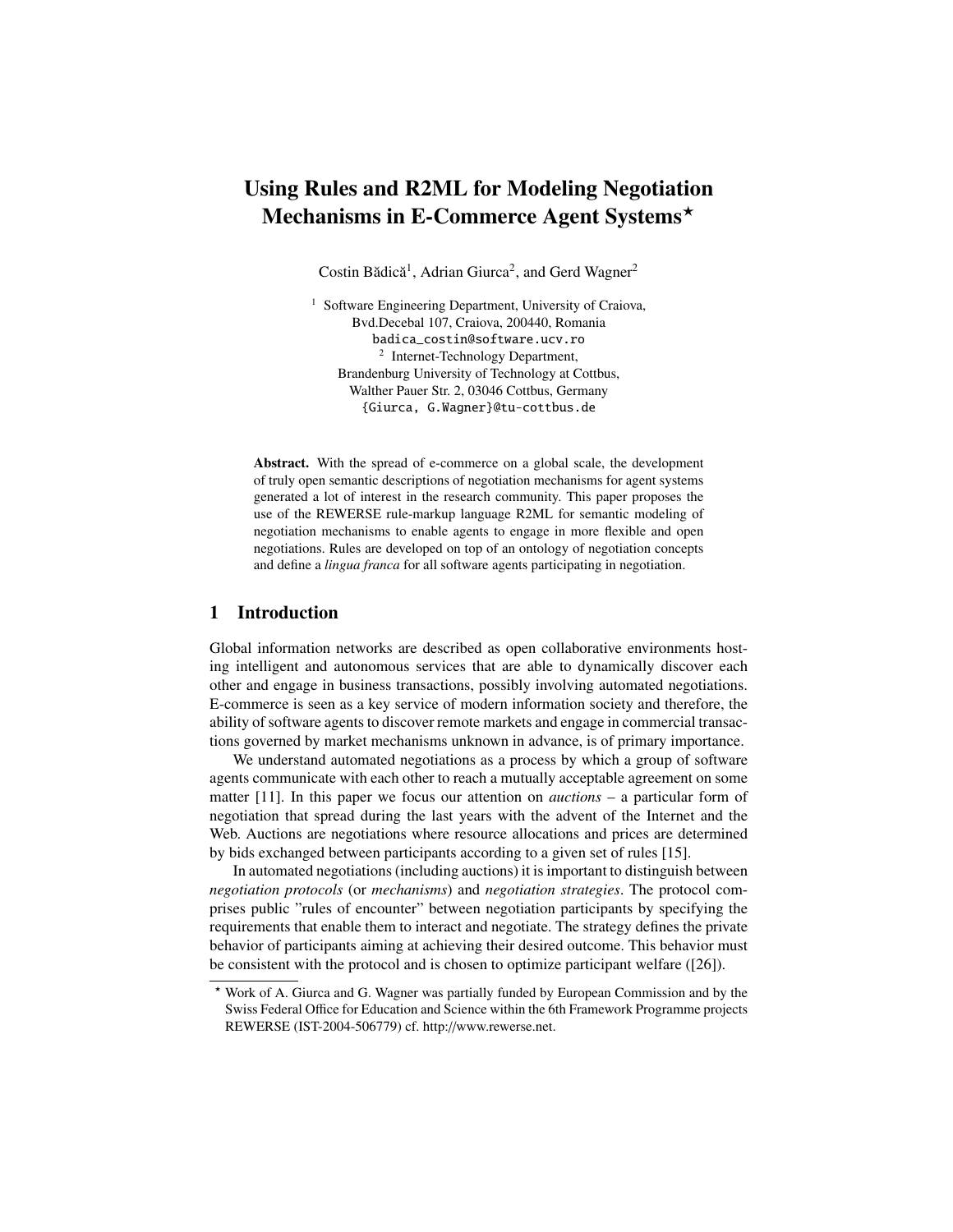A key aspect that generated a lot of interest in the research community is the development of a truly open semantic description of negotiation mechanisms [2, 1, 17, 16, 19, 18]. As our literature overview indicates, we are still quite far from that vision of software agents needing only little compiled knowledge to enable "sensing" the negotiation mechanism and "tuning" the negotiation strategy accordingly. As an attempt to narrow this gap, in this paper we propose the use of R2ML rule-markup language for semantic modeling of negotiation mechanisms in agent systems. Our proposal builds over existing works [27, 2, 1] on rule modeling of agent-based auctions and therefore it is expected to cover at least the types of auctions discussed there.

Before proceeding let as note that the use of semantic markup languages for modeling negotiation mechanisms is not entirely new; several approaches have already been proposed in the literature ([17, 16, 19, 18]).

The proposal for formalizing negotiations introduced in [18] goes beyond the generic software framework of [2] and implemented in [1]. Its authors suggest the use of an ontology for representing negotiation protocols. Whenever an agent is admitted to negotiation it also obtains a specification of the negotiation mechanism in terms of the shared ontology. The ontology approach introduced in [18] is taken further in [19] by investigating how the ontology can be used to tune the negotiation strategy of participant agents. Note that authors of [19] point out that the ontology approach is still far from the vision where agents need only little hard-coded knowledge about the negotiation mechanism and this is due to the limitations of ontology languages to capturing explicitly the semantics of the rules that govern the negotiation. In this paper we address this issue thus making our work different from existing related works [19, 18].

The open environment for automated negotiations specifically targeted to auctions ([16, 17]) comprises: i) the *auction reference model* – ARM and ii) the *declarative auction specification language* – DAL. Note that, while not explicitly using rules, a DAL specification models in fact the auction flow using a rule-based approach. DAL uses the following constructs: views, validations, transitions and agreement generators ([16]). Views are analogous to visibility rules, validations are analogous to bidding rules, transitions are analogous to update rules and agreement generators are analogous to clearing rules. Finally, DAL provides also an explicit, implementation-level separation of the specification of auction flow from the auction data. For this purpose, a DAL specification comprises a set of SQL queries that provide access to the market data. While SQL has a declarative semantics and it is useful for the implementation side of DAL, we believe that this feature is less significant as concerning the portability of the language, as compared with the rule-based representation using R2ML.

### 2 Negotiation Model and Vocabulary

The starting point of our work is the rule-based framework for enforcing specific negotiation mechanisms proposed by [2]. Note that details of its implementation using JADE [5] and JESS [8] including initial experimental results for English auctions were reported in [1]. So, our work can be also seen as an attempt to provide a portable R2ML representation of the auction mechanism that could be reused by that implementation.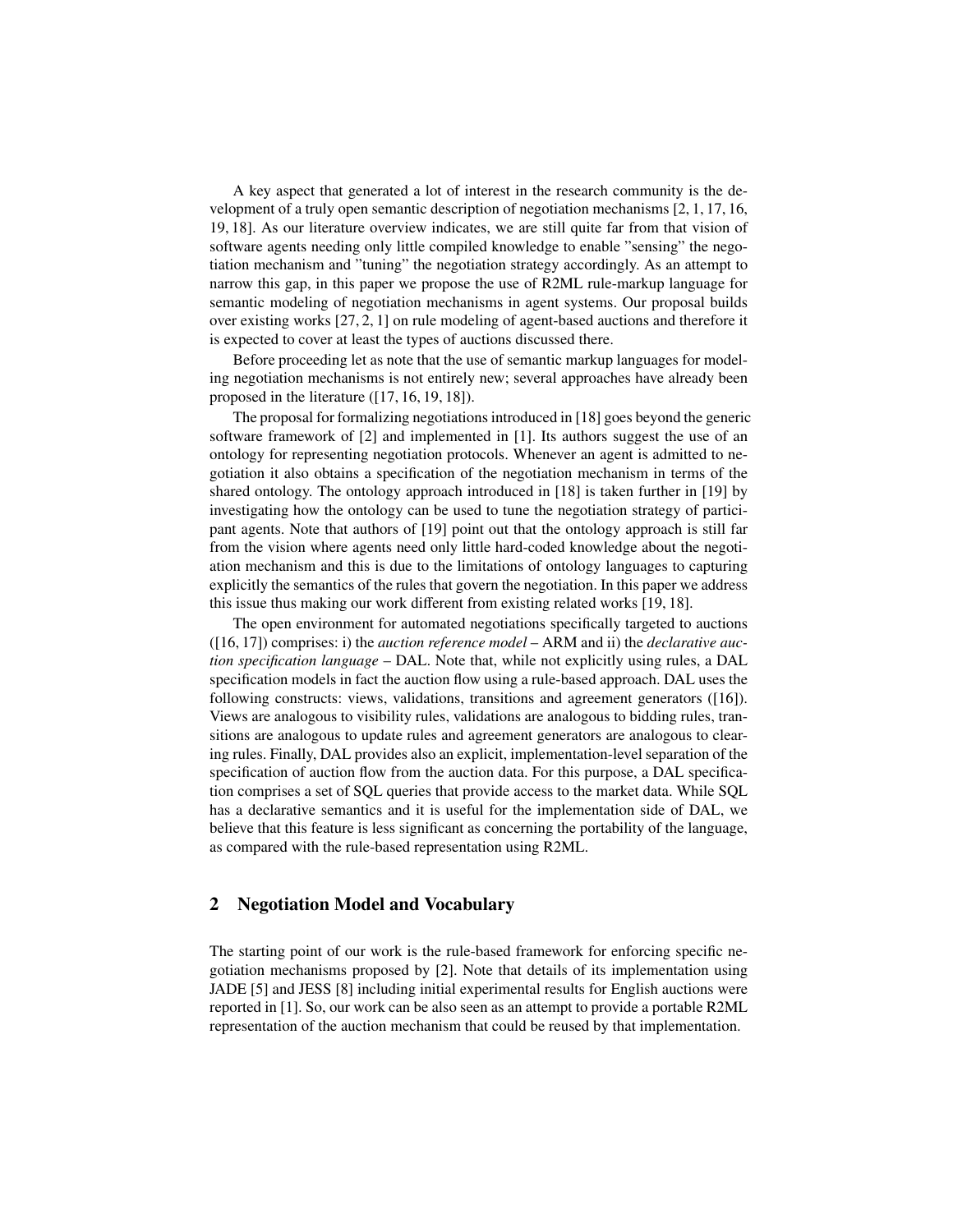Authors of [2] sketched a software framework for implementing agent negotiations that comprises: (1) negotiation infrastructure, (2) generic negotiation protocol and (3) taxonomy of declarative rules. The *negotiation infrastructure* defines roles of negotiation participants (eg.*buyer* or *seller* in an auction) and of a negotiation host. Participants exchange proposals within a negotiation locale managed by the host.

According to the *generic negotiation protocol* ([2]), negotiation is seen as the process of exchanging proposals (or bids) via a common space or blackboard (also known as market  $[16, 17]$ ) that is governed by an authoritative entity – the negotiation host (or market maker). Status information describing negotiation state and intermediary information is automatically forwarded by the negotiation host to all entitled participants according to the information revealing policy of that particular negotiation ([2, 1]).

*Negotiation rules* are used for enforcing the negotiation mechanism. Rules are organized into a taxonomy: rules for participants admission to negotiations, rules for checking the validity of proposals, rules for protocol enforcement, rules for updating the negotiation status and informing participants, rules for agreement formation and rules for controlling the negotiation termination.

We model the basic negotiation vocabulary with the class diagram from Figure 1.



Fig. 1. An excerpt of the negotiation vocabulary

This vocabulary corresponds to an OWL [22] ontology that is used by agents involved in negotiations. *Participant*, *Seller*, *Buyer*, *Negotiation*, *Good*, *Proposal*, *Valid-Proposal*, *ActiveProposal*, and *Bid* are OWL classes. *transacts* is an OWL object property corresponding to the many-to-many association between classes *Participant* and *Good*, and *registered* is an OWL object property corresponding to the inverse functional association between classes *Participant* and *Negotiation*. Note that this vocabulary addresses the Platform-Independent Model<sup>1</sup> of a business system and therefore it is independent of the specific technological platform used to implement it.

<sup>&</sup>lt;sup>1</sup> The term platform-independent model (PIM) is most frequently used in the context of the Model Driven Architecture (MDA) approach which corresponds the Object Management Group (OMG) vision of Model Driven Engineering (MDE). The main idea is that it should be possible to use a model transformation language (MTL) to transform a Platform-Independent Model (PIM) into a Platform-Specific Model (PSM).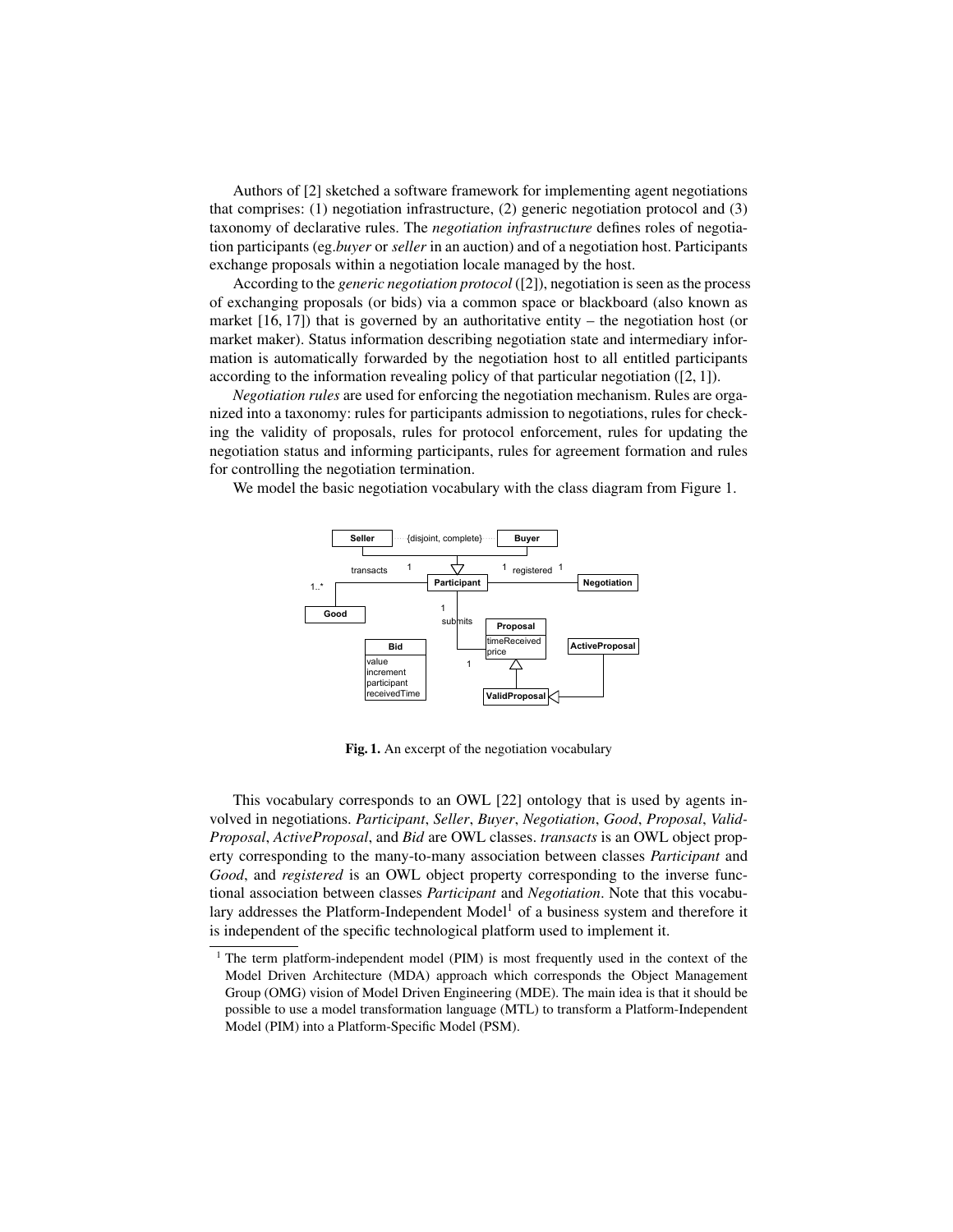### 3 Rules in Agent Negotiation

The aim of this section is to discuss the main types of rules needed to parameterize a negotiation mechanism with a focus on auctions. Our approach is exemplified with a sample set of rules that we have devised for describing single-item English auctions. We have chosen English auctions because they are a non-trivial and easy to understand auction mechanism that became popular because of the establishment of many online auction houses like eBay.

In order to make this presentation independent of a particular rule representation formalism, we have chosen to express our rules in an informal pseudo-code notation. The description is supplemented with a discussion of the intended semantics of the rules that govern a typical single-item English auction.

Technically, English auctions are single-item, first-price, open-cry, ascending auctions ([10],[26]). In an English auction there is a single item sold by a single seller and many buyers bidding against one another for buying the item until the auction terminates. Usually, there is a time limit for ending the auction, a seller reservation price that must be met by the winning bid for the item to be sold and a minimum value of the bid increment. A new bid must be higher than the currently highest bid plus the bid increment in order to be accepted. All the bids are visible to all the auction participants, while seller reservation price is private to the auction.

#### 3.1 Categories of Negotiation Rules

Based on analysis performed in [2, 28, 27] and our own experience [1] we have concluded that the following categories of rules are necessary for configuring a negotiation mechanism (auction in particular): *bidding rules*, *information rules* and *clearing rules* (terminology is borrowed from [28, 27]). Rules are activated when certain events occur during the negotiation (eg.when a participant proposal is received by the host or when a given time period without any bidding activity is observed).

Bidding rules. These rules are responsible for handling proposals submitted by negotiation participants to determine if these proposals are correct according to the syntactical and semantical requirements of the negotiation mechanism.

This is a two-step process. Firstly, it involves checking if a proposal is valid  $-$  i.e. if the proposal is syntactically correct (for example if it specifies an amount to be paid and a transacted product). This check is performed by *rules for proposal validity*.

Secondly, the process involves checking if the bid is in accordance with the semantical requirements of the negotiation mechanism. This check is performed by *rules for protocol enforcement*. For example: i) *posting rules* check the conditions when a participant is allowed to submit a bid; ii) *improvement rules* check if a participant's proposal is an improvement over its own previous proposal or over the proposal that is currently revealed by the negotiation; iii) *withdrawal rules* check if and when a proposal can be withdrawn (for example a proposal can be active only a fixed amount of time or until it is explicitly withdrawn by a participant).

Information Rules. The negotiation host is essentially a data processor. It is responsible with processing proposals submitted by participants, with updating the state of the negotiation process and with informing participants according to the information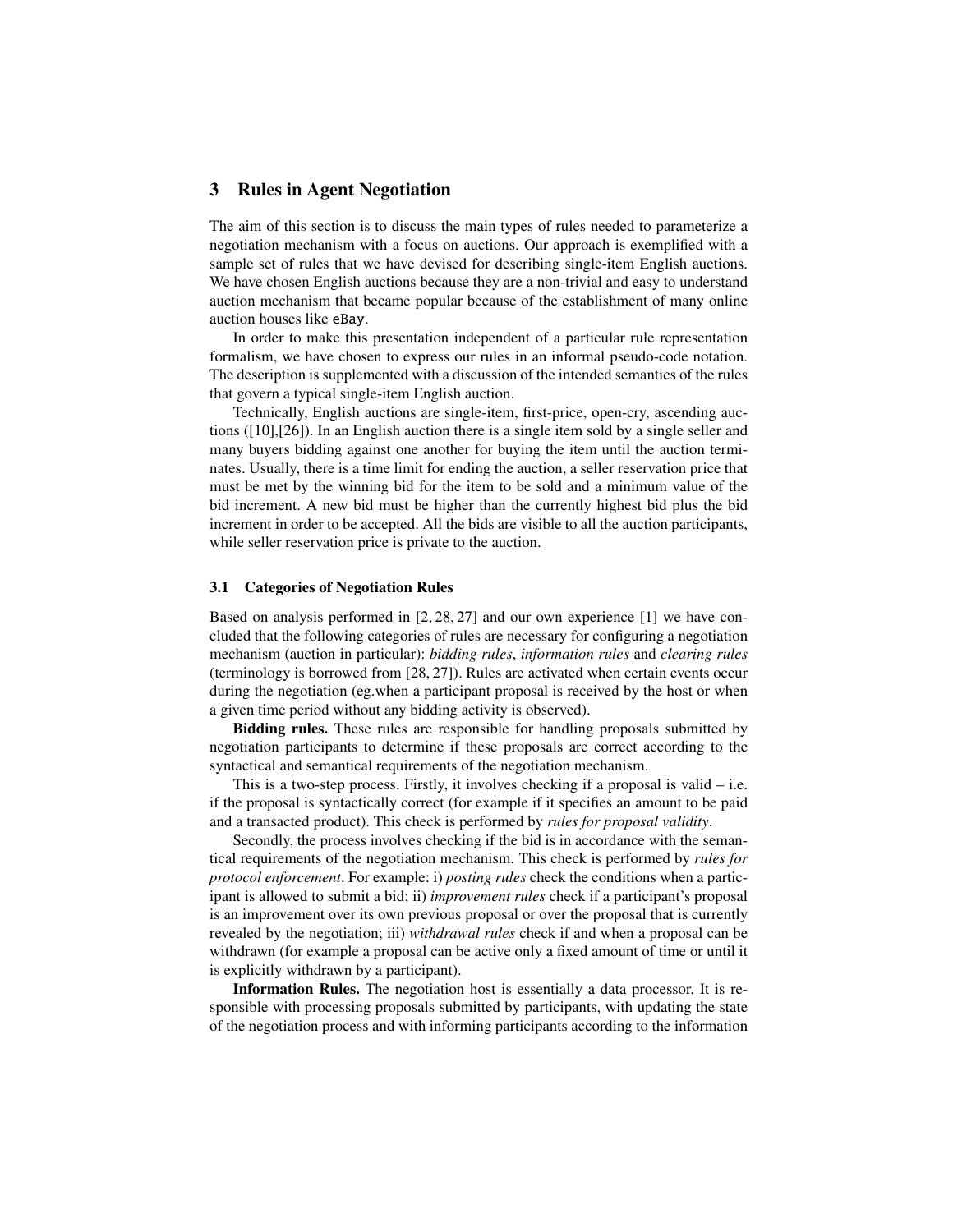revealing policy of the negotiation. *Information rules* govern the policies for generating all this intermediate information that is necessary for running the negotiation. Typically, this information includes negotiation state information (eg.negotiation stage or round, currently highest price, etc.) and information revealed to participants.

For example: i) *update rules* specify how negotiation data (including negotiation parameters or negotiation stage) is updated in case certain events occurred; ii) *visibility rules* specify what negotiation information is visible to which participants; iii) *display rules* specify if and how a specific information about the negotiation should be notified to (some of) the participants.

Clearing Rules. The negotiation goal is to produce one or more deals between the negotiation participants. Clearing rules are responsible with detecting and computing negotiation deals and controlling negotiation life-cycle.

For example: i) *agreement formation rules* determine when an agreement can be reached and what is the corresponding set of deals made; ii) *termination rules* specify when the negotiation terminates.

Rule Activation. Rule activation is triggered by the occurrence of certain events during the negotiation. Usually, the activation of bidding rules is triggered when the negotiation host receives a new proposal. However, information and clearing rules can be triggered by other events, as well, including: lack of bidding activity for a given time, timer events, admission of a new proposal, certain updates of the negotiation state (like changing the round), etc. Note that by combining negotiation activities using associated triggering events and conditions may result in a great variety of negotiations.

#### 3.2 Intended Semantics of Negotiation Rules for English Auctions

In this section we describe a sample set of negotiation rules for single-item English auctions. Rules are written using an intuitive pseudo-code notation, while their intended interpretation is described in natural language.

Bidding Rules for English Auctions handle proposals submitted by negotiation participants and check their correctness according to the English auction mechanism.

VALIDITY rule checks if a proposal is well formed, i.e. if it specifies transacted good and amount to be paid and if it comes from a registered participant (*seller* or *buyer*). In case of success the proposal is recorded as valid together with the time it was received by the negotiation host – *submission time*.

#### **VALIDITY** IF

*S* is a participant registered with negotiation AND *S* transacts good *A* AND A new proposal *Pr* was submitted by *S* AND *S* has role  $R \in \{ buyer, seller\}$  AND Proposal *Pr* contains amount to be paid *P* **THEN** Proposal *Pr* is valid AND

Submission time *T* is recorded with proposal *Pr*

Posting rules check if a valid proposal can be posted depending on the type of proposals that were previously posted by the other participants. POSTING-BUYER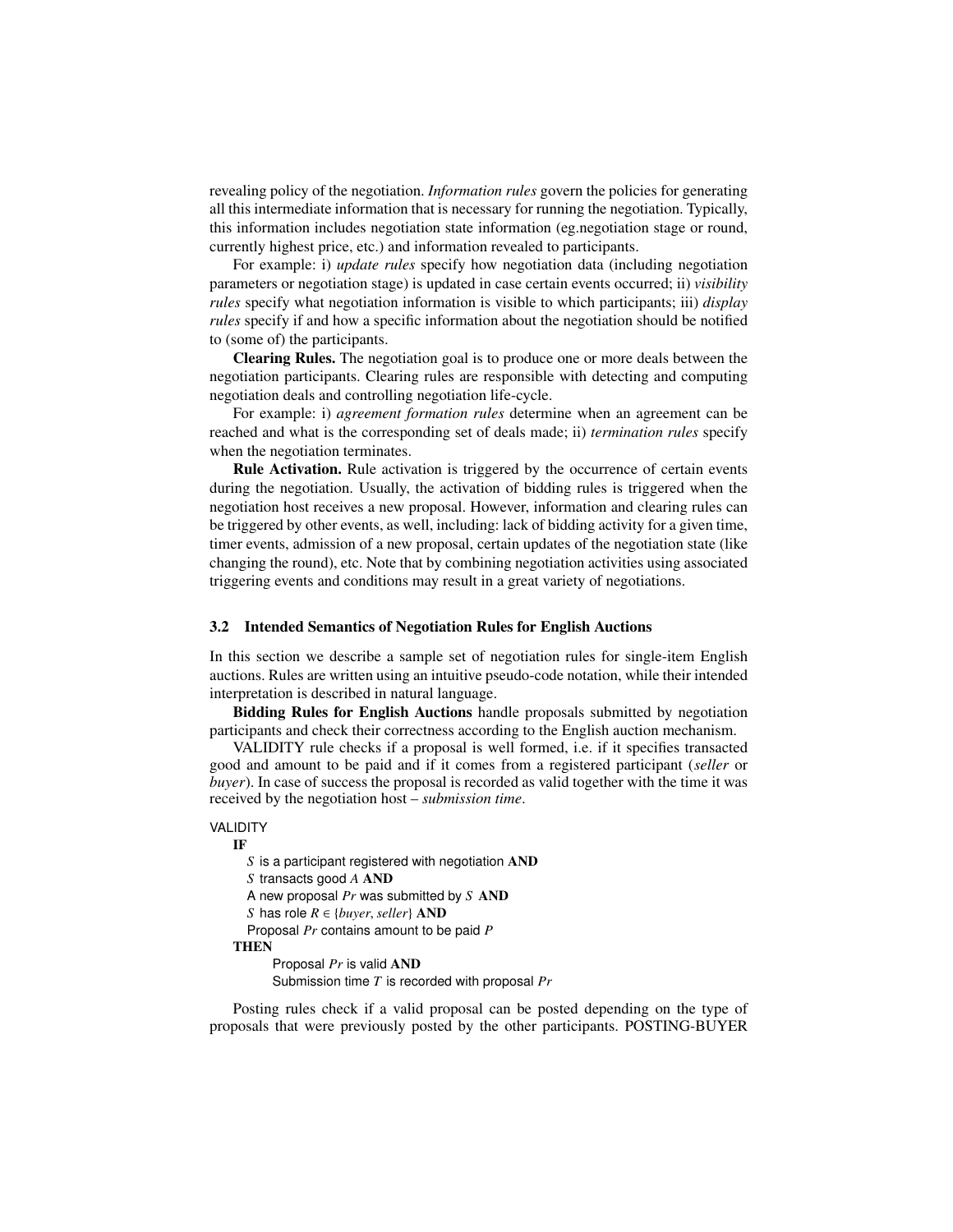rule specifies that a *buyer* participant can post a proposal whenever there is a matching offer already posted by a *seller* participant. POSTING-SELLER rule specifies that the *seller* must be the first participant that posts a proposal. Therefore the *seller* is called *market initiator*. Every negotiation mechanism usually specifies a market initiator that is responsible with the initiation of a negotiation process. Posting rules collectively specify that in an English auction the participant with role *seller* must be the first to submit a proposal (with the intention to sell) and only then participants with role *buyer* will submit their proposals (usually called bids, with the intention to buy).

#### POSTING-BUYER

IF

There is a valid proposal *Pr* of a participant with role *buyer* on good *A* AND There is an active proposal of a participant with role *seller* on good *A*

### **THEN**

Proposal *Pr* is posted

#### POSTING-SELLER

### IF

There is a valid proposal *Pr* of the participant with role *seller* on good *A* AND There are no active proposals on good *A*

#### **THEN**

Proposal *Pr* is posted

Improvement rules check if a valid proposal can be posted depending on the content of proposals that were previously posted. IMPROVEMENT-BUYER enforces a new valid proposal to specify a price higher than the currently highest bid plus a give increment. ACTIVATE-SELLER just activates a valid bid posted by the *seller* (note that this rule was added to preserve the symmetry of treating *buyer* and *seller* proposals).

### IMPROVEMENT-BUYER

IF

Negotiation is on good *A* AND Bid increment is *Inc* AND Currently highest bid is *B* AND Proposal *Pr* on good *A* with amount to be paid *P* was posted by this *buyer* AND  $P > B + Inc$ **THEN** Proposal *Pr* is active

ACTIVATE-SELLER

# IF

Proposal *Pr* was posted by this *seller* **THEN** Proposal *Pr* is active

Note that posting and improvement rules actually check dynamic constraints of the negotiation mechanism, i.e. what sequences of proposals are allowed. Also note that a proposal that passed the validity tests is called *valid*, a proposal that passed the posting tests is called *posted* and a proposal that passed the improvement tests is called *active*.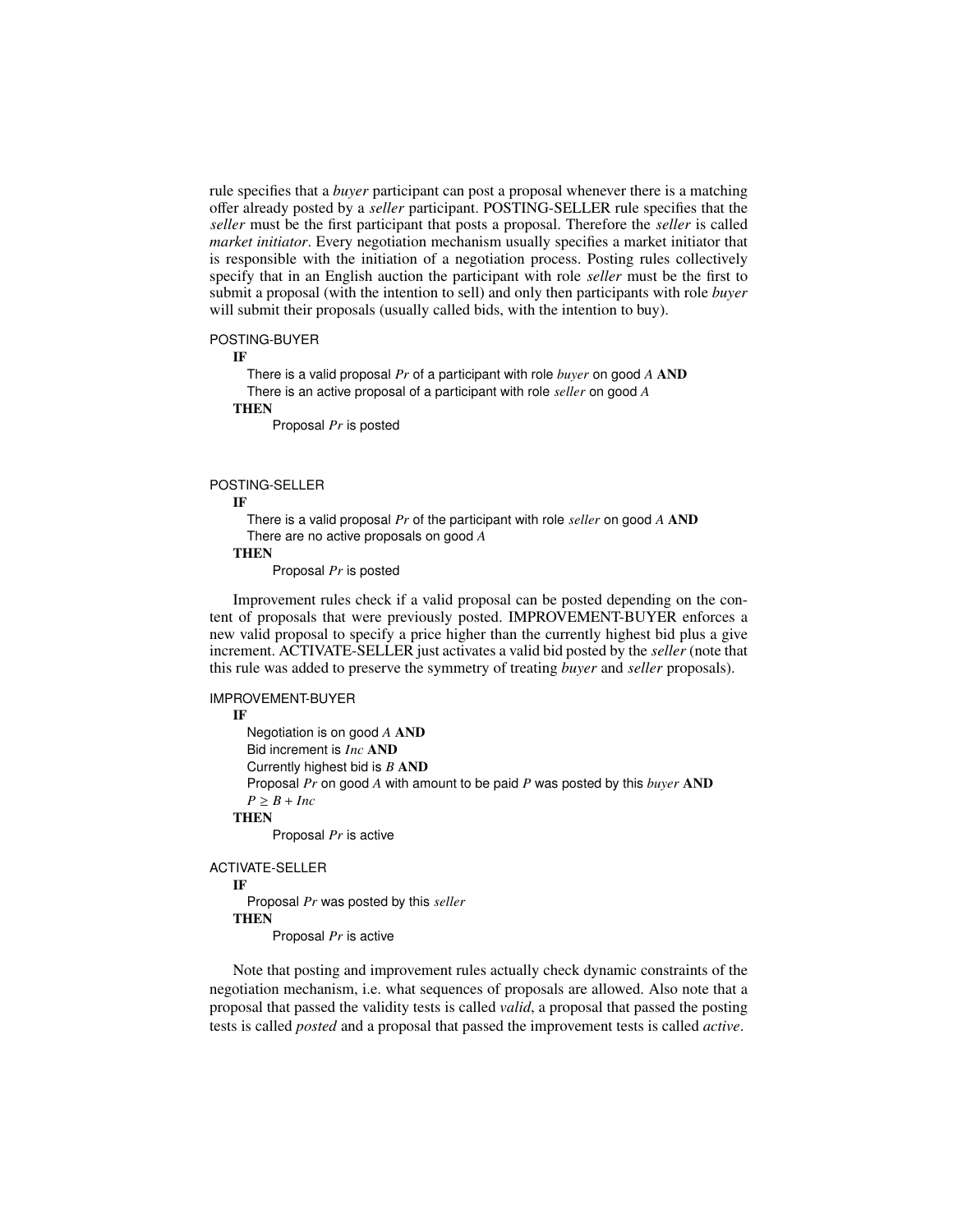Information Rules for English Auctions specify the processing applied to an active proposal. This usually results in updates of the negotiation state and notifications sent by negotiation host to negotiation participants.

Update rules specify the necessary updates of the negotiation state when a new active proposal is posted. UPDATE-BUYER rule performs the update of the currently highest bid after a new active proposal was posted by a *buyer* participant (note that rule IMPROVEMENT-BUYER only checks the *buyer* proposal, but does not update the negotiation state). UPDATE-SELLER rule initializes the negotiation state when an active proposal with an offer was posted by a *seller* participant.

#### UPDATE-BUYER

IF

There is an active proposal *Pr* posted by participant *S* with role *buyer* AND Proposal *Pr* has price *P* and was received at time *T* AND Currently highest bid is *B*

#### **THEN**

Currently highest bid becomes *P* and was submitted by *S* at time *T*

#### UPDATE-SELLER

#### IF

There is an active proposal *Pr* posted by participant with role *seller* AND Proposal *Pr* has price *P* and refers to good *A* AND

#### **THEN**

Negotiated good are set to *A* AND Seller reservation price is initialized to *P* AND Currently highest bid is initialized to a default value (0) AND Termination time window is initialized to a default value

INFORM rule specifies that whenever the currently highest bid is updated, all the negotiation participants must be notified accordingly. Usually this notification contains the value of the highest bid, the identity of the submitter and the time when it was submitted (actually received by the negotiation host).

### INFORM

IF

Currently highest bid has been updated

### **THEN**

Notify accordingly all the negotiation participants

Visibility rules specify what negotiation information is disclosed to which participants, and what negotiation information is private to the negotiation.

VISIBILITY-SELLER-PROPOSAL rule specifies that good, submission time and participant name of an active proposal submitted by a *seller* are public to all *buyer* participants, while the price is private to the unique *seller* participant.

### VISIBILITY-SELLER-PROPOSAL

IF

There is an active proposal submitted by participant *S* with role *seller* AND This proposal is on good *A* and was recorded at time *T*

### **THEN**

*S* , *A* and *T* are visible to all participants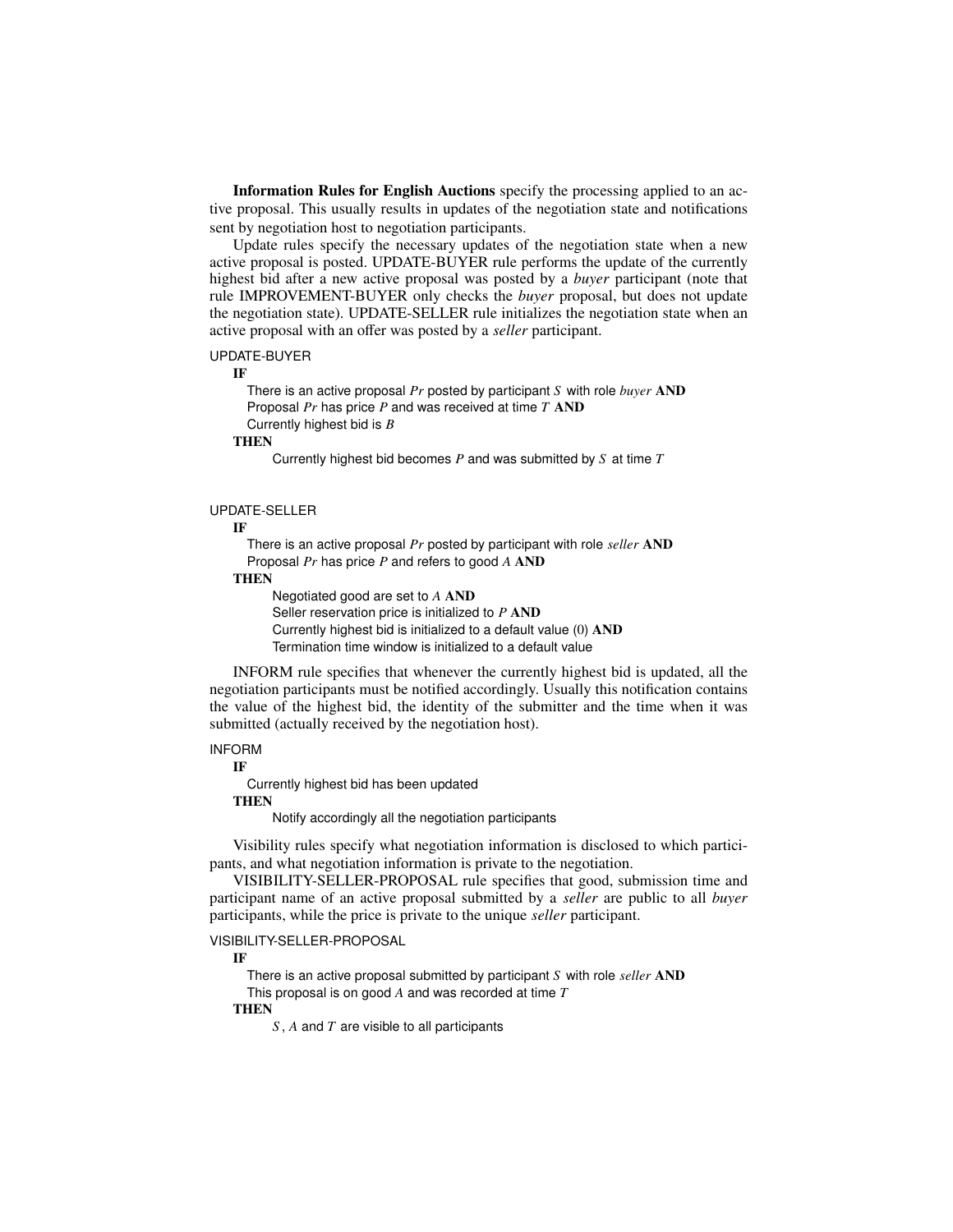VISIBILITY-BUYER-PROPOSAL rule specifies that all the parameters of an active proposal submitted by a *buyer* (i.e. participant name, price, good and submission time) are public to al negotiation participants.

### VISIBILITY-BUYER-PROPOSAL

IF

The currently highest bid is *B* and is on good *A* AND

The currently highest bid was submitted by a participant *S* at time *T*

**THEN** 

*S* , *A*, *T* and *B* are visible to all participants

Clearing Rules for English Auctions determine negotiation outputs and control negotiation termination.

AGREEMENT-FORMATION rule specifies that whenever agreement formation is triggered, if the currently highest bid is greater than the *seller* reservation price, an agreement is formed between the submitter of the highest bid and the *seller*.

# AGREEMENT-FORMATION

IF

```
The currently highest bid is B and was submitted by buyer S 1 AND
  There is an active proposal of seller S 2 with price P AND
  Negotiation is on good A AND
  B ≥ P
THEN
   An agreement of S 1 with S 2 to transact good A at price P1 is formed
```
TERMINATION rule dictates auction termination whenever a given period of bidding inactivity is observed.

### **TERMINATION**

IF

```
Termination time window is W AND
  Active proposal that generated currently highest bid was recorded at time T a AND
  Current time is T c AND
  T c > T a + WTHEN
   Negotiation is declared terminated AND
   Negotiation participants are notified accordingly
```
## 4 Representing Negotiation Rules in R2ML

Representing negotiation rules in a global information network (eg. an agent environment) requires a commonly agreed rule interchange format. This format must be able to support different rule languages within a single representation framework shared by all parties.

General purpose rule interchange formats, such as RuleML [21] and R2ML [20], address the Platform-Independent Model level (PIM) of a software or business system. One of their goals is to support a  $PSM<sup>2</sup>$  to PSM rule interchange via the PIM level.

<sup>&</sup>lt;sup>2</sup> PSM stands for Platform-Specific Model i.e. a business system level that is dependent of the specific technological platform used to implement it.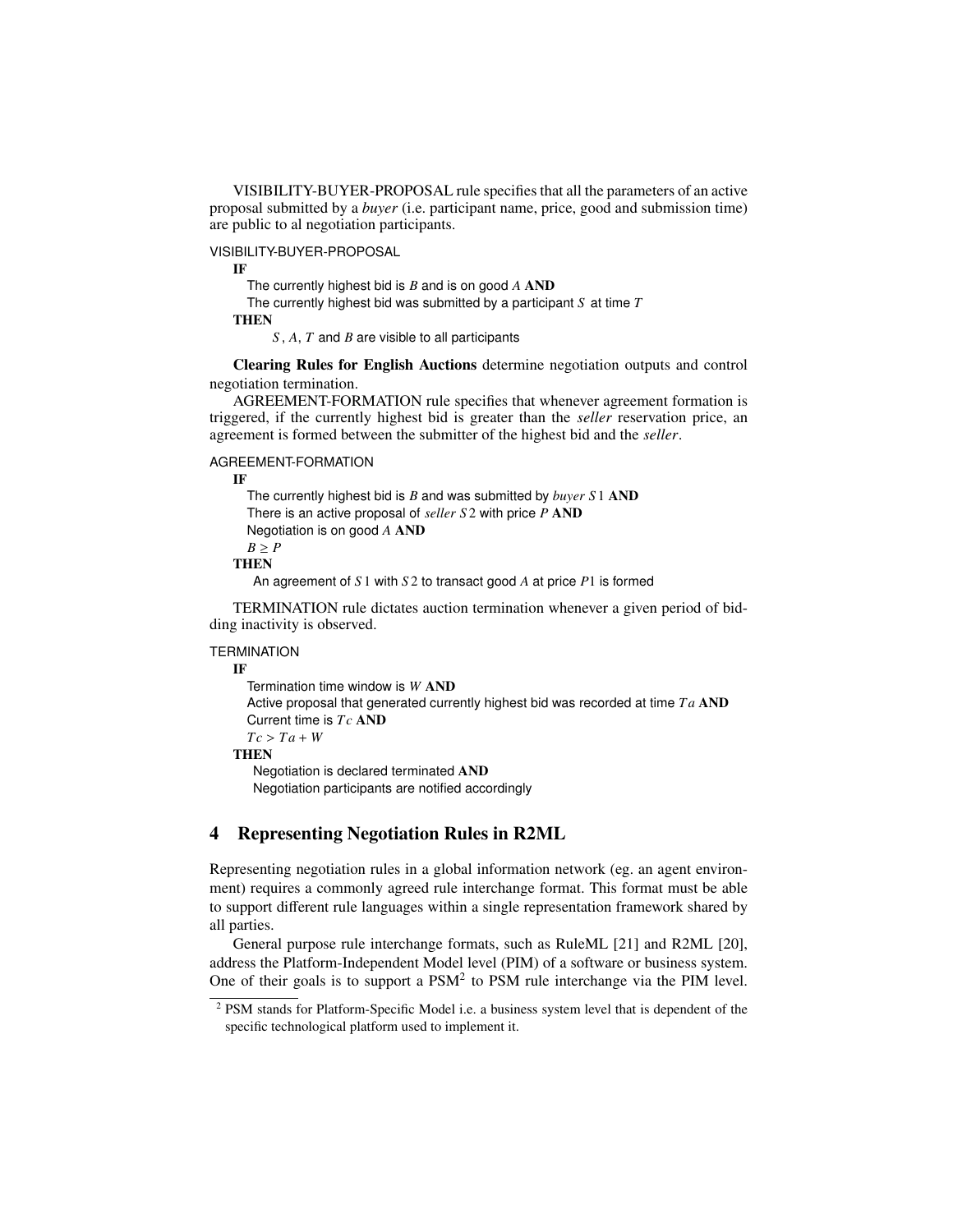Expressing negotiation rules at PIM level is a significant advantage since the business system does not require any conceptual changes when it is implemented in different specific technological platforms.

RuleML Initiative [21] aims at providing such a general purpose format. The SWRL [3] rule language tries to combine the rule concept from RuleML with the knowledge representation support of OWL [22]. However, both languages have limitations regarding the representation of well known concepts from software engineering: data types, operation calls, etc that are usually needed in real applications. Moreover, none of them supports Event-Condition-Action (ECA) rules that are basic kind of rules in agent negotiations (as seen in the previous section of this paper). The first ideas of a general rule language that will support not only the power of logic programming concepts, but also the widely used object oriented programming paradigm come from 2003 (see [23]). Following this work, proposal of R2ML rule markup language was recently launched [20]. R2ML supports ECA rules and provides markup for rules written in various rule languages including: Prolog, F-Logic [9], SQL, OCL [12], Jena [7], Jess [8], ILR [4], RuleML [21], SWRL [3].

Let us note that our negotiation rules are reaction rules (ECA rules) that follow the event-condition-action model. Therefore, we start with a brief description of the R2ML model of ECA rules and then we provide details of our proposed mapping.

### 4.1 R2ML ECA-Rules

A R2ML reaction rule is a statement of programming logic that specifies the execution of one or more actions in the case of a *triggering event* occurrence and if its *conditions* are satisfied. *Post-conditions* may be optionally required to be satisfied after the *action* execution. Reaction rules therefore have an operational semantics (formalizing state changes, e.g., on the basis of a state transition system formalism). The execution effect of reaction rules may depend on the rules order (note that the order is defined by the rule execution mechanism or by the rules representation).

The R2ML Events Metamodel specifies the core concepts required for dynamic behavior of rules and provides the infrastructure for more detailed definition of this behavior. Basic properties of an R2ML event expression are: *startDateTime*, *duration* (defines a value specification of the temporal distance between two time expressions that specify time instants) and *occurDateTime* (a derived property given by the addition of duration to the existent start date time).

For the purpose of encoding the agent negotiation rules we utilize only message event expressions. A *message event expression* is an atomic event described by two properties: i) *sender* which is the same with the actor (inherited from *ActionEventExpr*) and ii) *receiver*, an URI reference describing the receiver of the event. See [20] for more details on the R2ML event model.

### 4.2 Mapping Examples

This section is devoted to the description of the mapping of agent negotiation rules presented in Section 3 to R2ML. Because of space limitation, the mapping is illustrated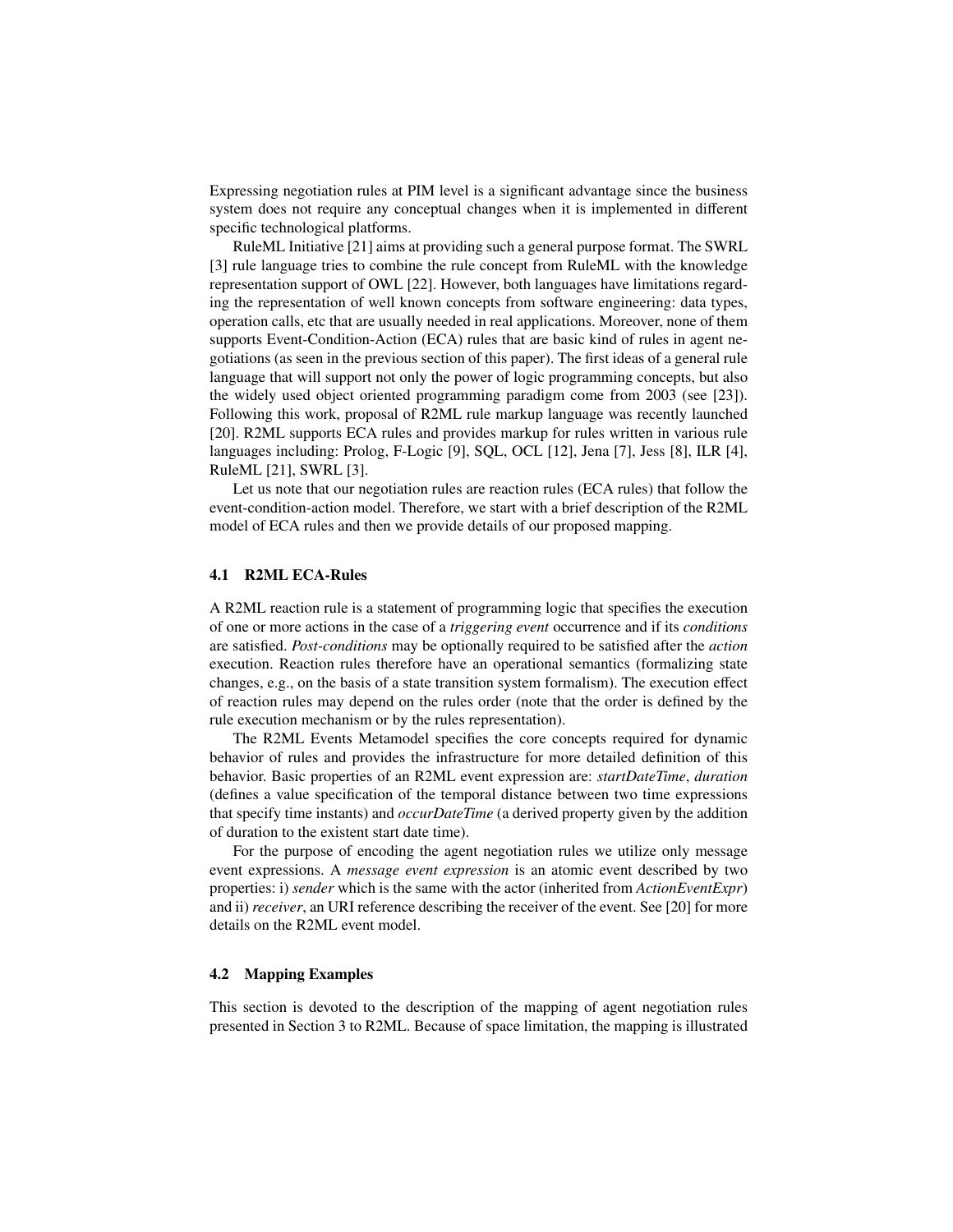by means of few examples involving R2ML representations of vocabulary, rules, events, conditions and actions.

As R2ML is a rule-based language (other examples are Jess [8], JBoss Rules [6], Oracle Business Rules [14]), it provides the concepts of *ruleset*. Recall that our negotiation rules are based on the vocabulary described in Section 2. Vocabularies can be referred in R2ML rule sets and, moreover, for simplicity of implementations, R2ML provides its own markup for vocabularies. At the *ruleset* level a *specific vocabulary* for the entire set of rules can be encoded.

For example, the *Bid* class from our vocabulary can be represented as:

```
<r2mlv:Class r2mlv:ID="v:Bid">
 <r2mlv:Attribute r2mlv:ID="v:value">
  <r2mlv:range>
   <r2mlv:Datatype r2mlv:ID="xs:positiveInteger"/>
  \langler2mlv:range>
 </r2mlv:Attribute>
 <r2mlv:Attribute r2mlv:ID="v:increment">
  <r2mlv:range>
  <r2mlv:Datatype r2mlv:ID="xs:decimal"/>
 \langler2mlv:range>
 </r2mlv:Attribute>
 <r2mlv:Attribute r2mlv:ID="v:receivedTime">
  <r2mlv:range>
  <r2mlv:Datatype r2mlv:ID="xs:time"/>
 \langler2mlv:range>
 </r2mlv:Attribute>
 <r2mlv:ReferenceProperty r2mlv:ID="v:participant">
  <r2mlv:range>
   <r2mlv:Class r2mlv:ID="v:Participant"/>
  \langler2mlv:range>
 </r2mlv:ReferenceProperty>
</r2mlv:Class>
```
The *registered* association is represented as:

```
<r2mlv:ReferenceProperty r2mlv:ID="v:registered">
 <r2mlv:domain>
  <r2mlv:Class r2mlv:ID="v:Participant"/>
 \langle/r2mlv:domain>
 <r2mlv:range>
  <r2mlv:Class r2mlv:ID="v:Negotiation"/>
 \langler2mlv:range>
</r2mlv:ReferenceProperty>
```
Notice that  $r2m1v$  is the standard namespace notation for R2ML vocabulary<sup>3</sup> and v is a user-defined notation for his specific namespace of concepts<sup>4</sup>.

<sup>&</sup>lt;sup>3</sup> The R2ML vocabulary schema URL is http://oxygen.informatik.tu-cottbus.de/ R2ML/0.4/Vocabulary/r2mlv.xsd

<sup>4</sup> For illustration purposes the vocabulary can be found at http://www.example.org/ ecommerce/agents/negotiation/vocabulary.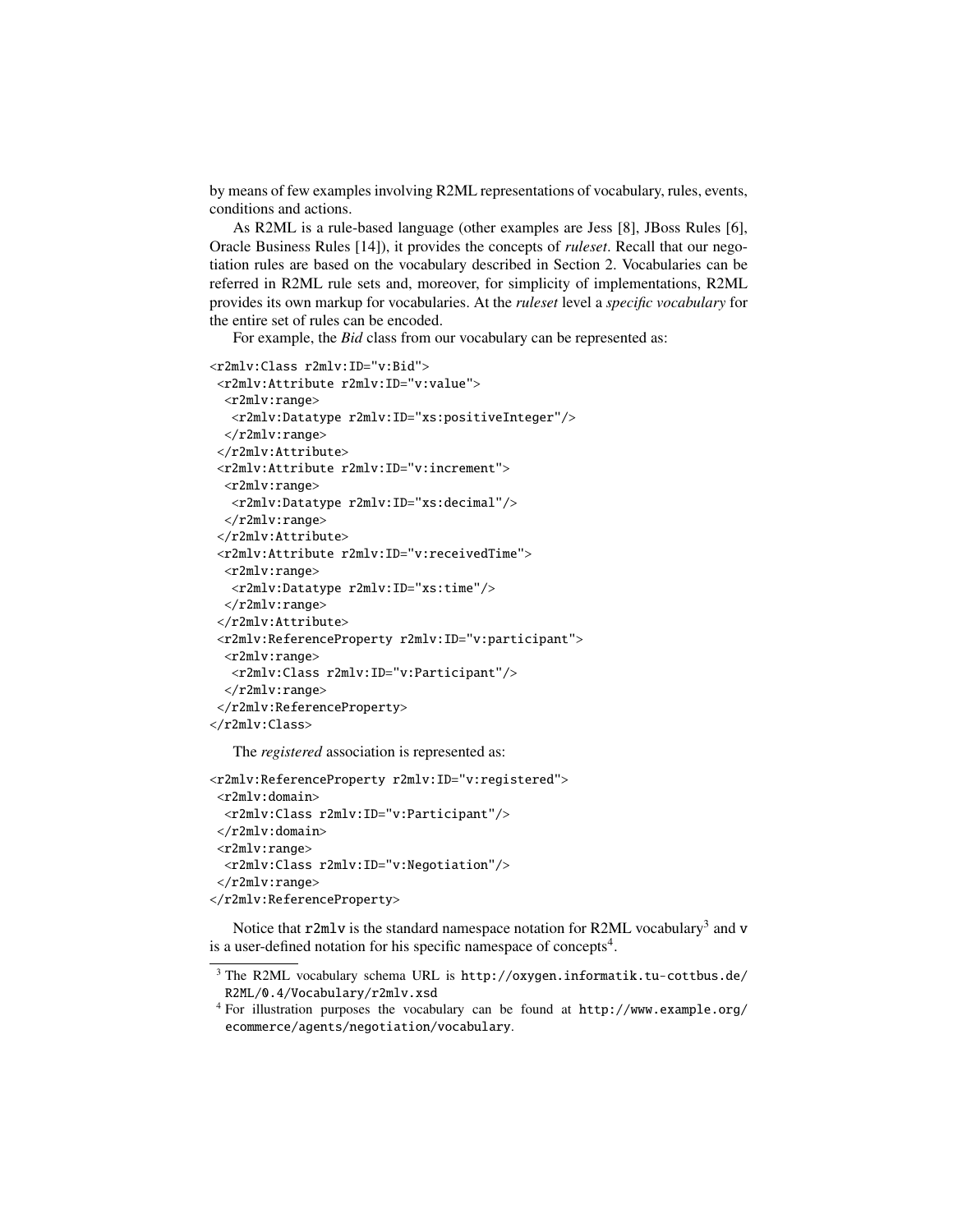We detail the mapping of the VALIDITY rule as example. The reader may consult Appendix 5 for the complete R2ML markup of another example rule.

The *triggering event* of this rule is the submission of a new proposal by a registered participant. We consider this event to be *atomic* i.e with *no duration*. This is represented in R2ML by an MessageEventExpression:

```
01 <r2ml:triggeringEvent>
```

```
02 <r2ml:MessageEventExpression r2ml:sender="http://www.example.org/eshop"
03 r2ml:startTime="2006-04-21T09:00:00"
04 r2ml:duration="P0Y0M0DT0H0M0S"
05 r2ml:eventType="e:submitProposal">
06 <r2ml:arguments>
07 <r2ml:ObjectVariable r2ml:name="N" r2ml:classID="v:Negotiation"/>
08 <r2ml:ObjectVariable r2ml:name="S" r2ml:classID="v:Participant"/>
09 <r2ml:ObjectVariable r2ml:name="Pr" r2ml:classID="v:Proposal"/>
10 </r2ml:arguments>
11 </r2ml:MessageEventExpression>
12 </r2ml:triggeringEvent>
```
Note that object variables S and Pr are instantiated by matching with the content of the incoming event and they are bound when rule conditions are evaluated.

The conditions part of the rule is a conjunction of three atoms and it can be expressed in R2ML as follows:

```
13 <r2ml:conditions>
14 <r2ml:ReferencePropertyAtom r2ml:referencePropertyID="v:registered">
15 <r2ml:subject>
16 <r2ml:ObjectVariable r2ml:name="S"/>
17 </r2ml:subject>
18 <r2ml:object>
19 <r2ml:ObjectVariable r2ml:name="N" r2ml:classID="v:Negotiation"/>
20 </r2ml:object>
21 </r2ml:ReferencePropertyAtom>
22 <r2ml:ReferencePropertyAtom r2ml:referencePropertyID="v:transacts">
23 <r2ml:subject>
24 <r2ml:ObjectVariable r2ml:name="S"/>
25 \quad \langle r2ml:subject \rangle26 <r2ml:object>
27 <r2ml:ObjectVariable r2ml:name="A" r2ml:classID="v:Good"/>
28 </r2ml:object>
29 </r2ml:ReferencePropertyAtom>
30 <r2ml:AttributionAtom r2ml:attributeID="v:price">
31 <r2ml:subject>
32 <r2ml:ObjectVariable r2ml:name="Pr" r2ml:classID="v:Proposal"/>
33 </r2ml:subject>
34 <r2ml:dataValue>
35 <r2ml:DataVariable r2ml:name="P" r2ml:datatypeID="xs:positiveInteger"/>
36 </r2ml:dataValue>
37 </r2ml:AttributionAtom>
38 </r2ml:conditions>
```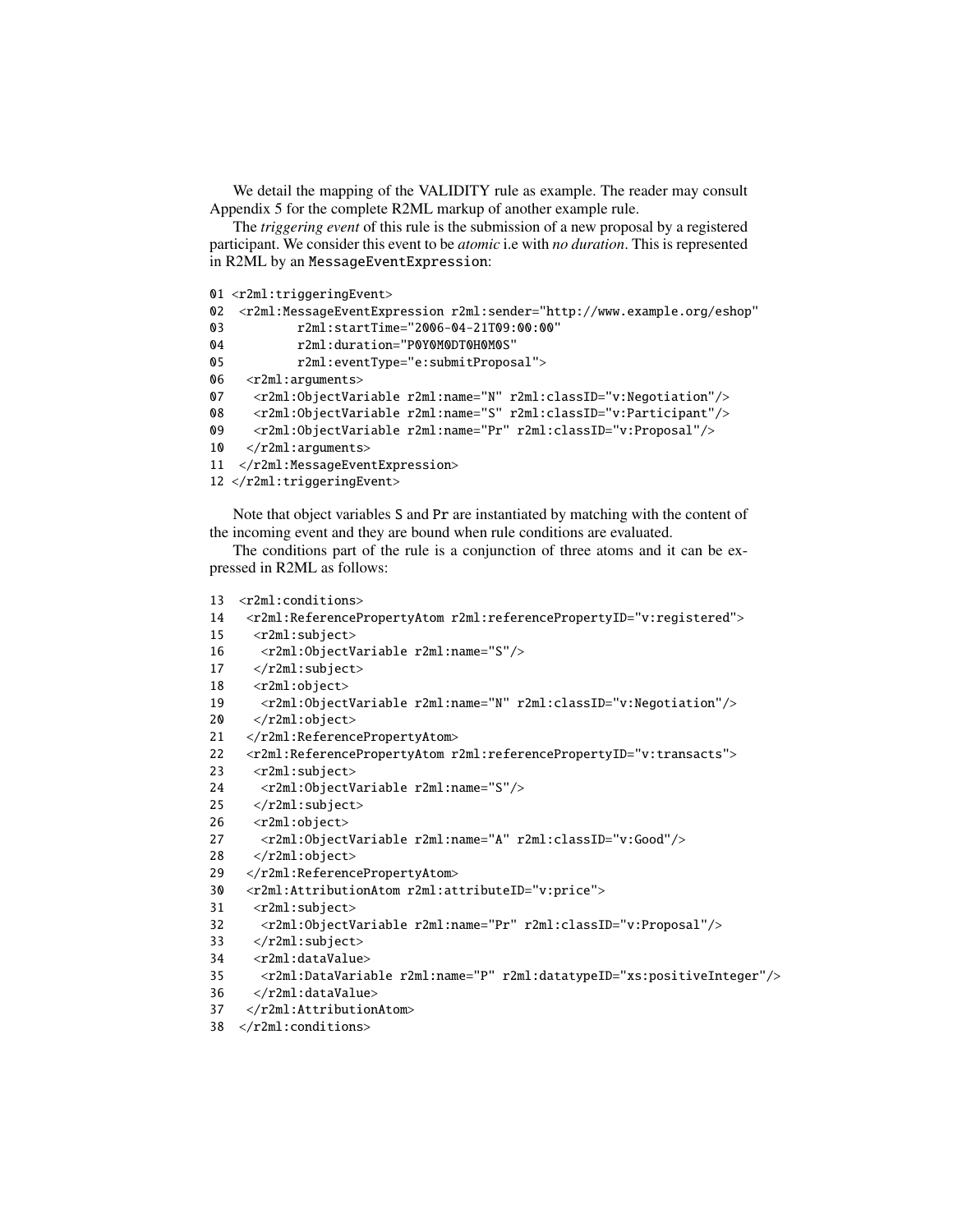First atom (lines 14–21) is a R2ML *reference property atom* that models the condition "S is a participant registered with negotiation N". This atom is true if participant denoted by variable S is registered with the current negotiation denoted by variable N.

The second atom (lines 22–29) is also a *reference property atom* describing the condition "S transacts good A".

The third atom (lines 30–37) is a R2ML *attribution atom* implementing the condition "Proposal Pr has price P". The execution model consists in computing the value of the attribute price in the context of the object variable Pr (the proposal).

The reader may notice that the condition "*S* has role  $R \in \{buver, seller\}$ " is already implemented at the vocabulary level (classes Seller and Buyer are a complete partition of Participant).

Since the action part of the rule ("Submission time *T* is recorded with proposal *Pr*") denotes an update that invokes a "recording operation", it will go into an R2ML *invoke action expression*. The action receives as argument a R2ML *attribute function term* that evaluates to the value of the attribute v:timeReceived of proposal Pr. Note that this corresponds to an UML-like operation call recordSubmissionTime( Pr.timeReceived). The resulting R2ML markup of the action is:

- 39 <r2ml:producedAction>
- 40 <r2ml:InvokeActionExpression r2ml:operationID="a:recordSubmissionTime">
- 41 <r2ml:arguments>
- 42 <r2ml:AttributeFunctionTerm r2ml:attributeID="v:timeReceived">
- 43 <r2ml:contextArgument>
- 44 <r2ml:ObjectVariable r2ml:name="Pr" r2ml:classID="v:Proposal"/>
- 45 </r2ml:contextArgument>
- 46 </r2ml:AttributeFunctionTerm>
- 47 </r2ml:arguments>
- 48 </r2ml:InvokeActionExpression>
- 49 </r2ml:producedAction>

The VALIDITY rule has also a postcondition – "Proposal *Pr* is valid". This postcondition corresponds to a R2ML *object classification atom*:

```
50 <r2ml:postcondition>
```

```
51 <r2ml:ObjectClassificationAtom r2ml:classID="v:ValidProposal">
```
- 52 <r2ml:ObjectVariable r2ml:name="Pr"/>
- 53 </r2ml:ObjectClassificationAtom>
- 54 </r2ml:postcondition>

### 4.3 General Mapping Criteria

Business rules (including those presented in Section 3) are not usually captured using a formal representation. Instead, they are natural language descriptions based on core ontological concepts (eg. variable and class) and have the usual meaning of IF ... THEN programming constructs. It is the role of the rule engineer to map them onto a formal representation. Below we describe the general mapping criteria of such a formalization using R2ML:

1. Rule variables are mapped onto object variables or data variables according to their values types: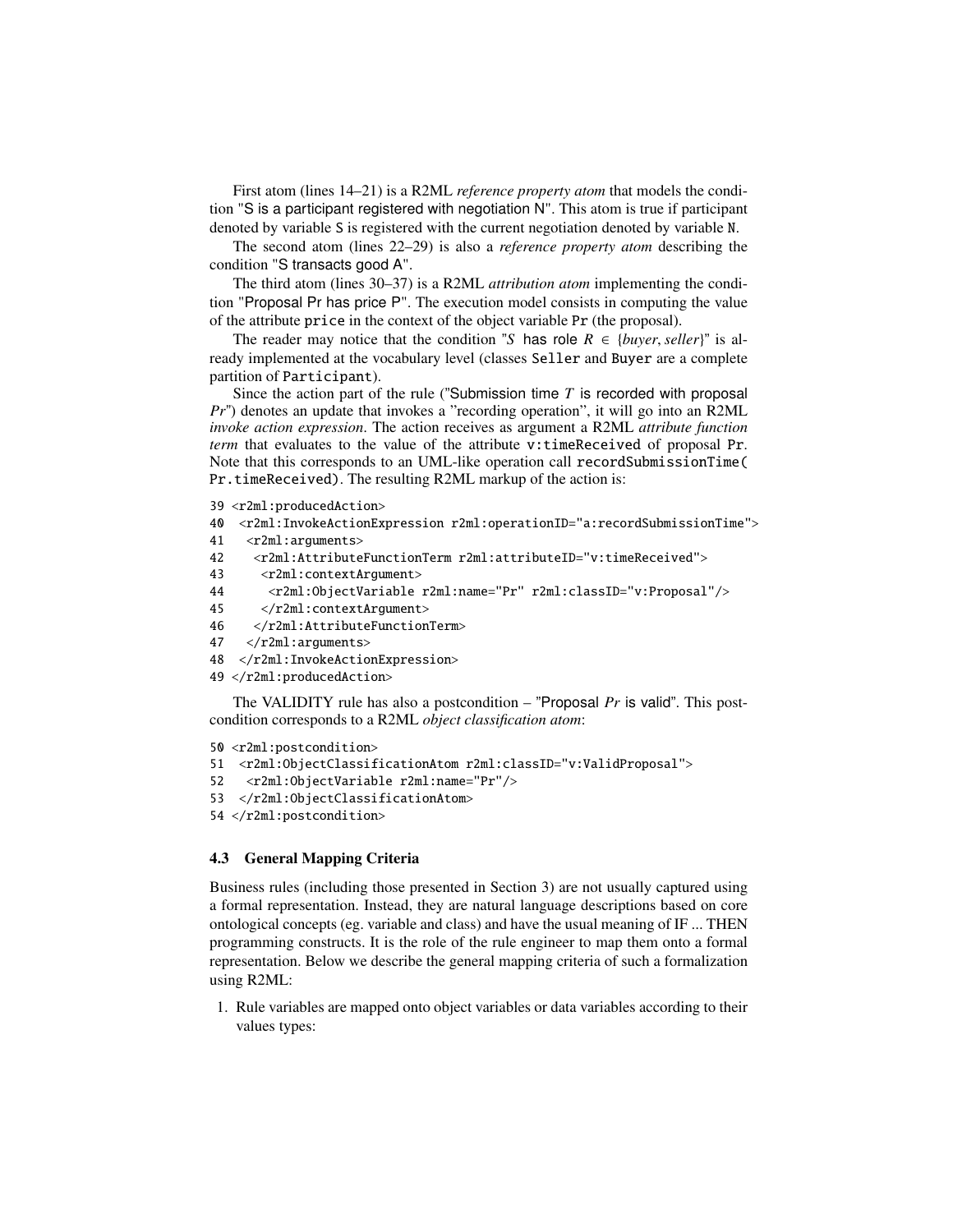- *Object variables*, if they instantiate classes;
- *Data variables*, if they instantiate datatypes;
- 2. UML properties are mapped onto different kinds of atoms according to their ranges:
	- Attributes i.e. UML properties that have data as values are mapped onto *attribution atoms* or *attribute function terms* depending of the context of usage. For example the UML expression Pr.price=P is mapped onto the attribution atom from lines 29–36. See also the attribute function term from lines 41–45 in the example.
	- Object properties i.e. UML properties that have objects as values are mapped onto R2ML *reference property atoms* or *reference property function terms* depending of the context of usage. For example, the reference property atom from lines 21–28 encodes the UML expression S.transacts=A;
- 3. Actions are mapped onto one of:
	- *InvokeActionExpression*, corresponding to an operation call;
	- *AssignActionExpression*, corresponding to assignment of values to different UML attributes;
	- *CreateActionExpression*, corresponding to a constructor-call;
	- *DeleteActionExpression*, corresponding to a destructor-call;
- 4. Because the negotiation box rules are triggered by instantaneous events (like request/response of a message), events are mapped onto the subclass of R2ML message events that represents atomic events (events without duration).

In Appendix 5 we present another complete example expressed in R2ML for the IMPROVEMENT-BUYER rule.

# 5 Conclusions and Future Work

This paper proposes the use of R2ML rule-markup language for expressing rule-based representations of agent negotiation mechanisms. Our proposal is demonstrated with an example comprising an R2ML rule model of single item English auctions.

As future work we plan to: (i) analyze how the R2ML representation of negotiation mechanisms can be implemented using a rule engine in a system for agent negotiation; (ii) asses the generality of this proposal by applying it to other price negotiations.

# Appendix A

R2ML markup for IMPROVEMENT-BUYER rule:

```
<r2ml:ReactionRule r2ml:id="IR-BUYER001">
 <r2ml:triggeringEvent>
  <r2ml:MessageEventExpression r2ml:sender="www.example.org/eshop"
           r2ml:startTime="2006-04-21T09:00:00"
           r2ml:duration="P0Y0M0DT0H0M0S" r2ml:eventType="s:submitProposal">
  <r2ml:arguments>
   <r2ml:ObjectVariable r2ml:name="S" r2ml:classID="v:Buyer"/>
   <r2ml:ObjectVariable r2ml:name="Pr" r2ml:classID="v:Proposal"/>
  </r2ml:arguments>
  </r2ml:MessageEventExpression>
 </r2ml:triggeringEvent>
```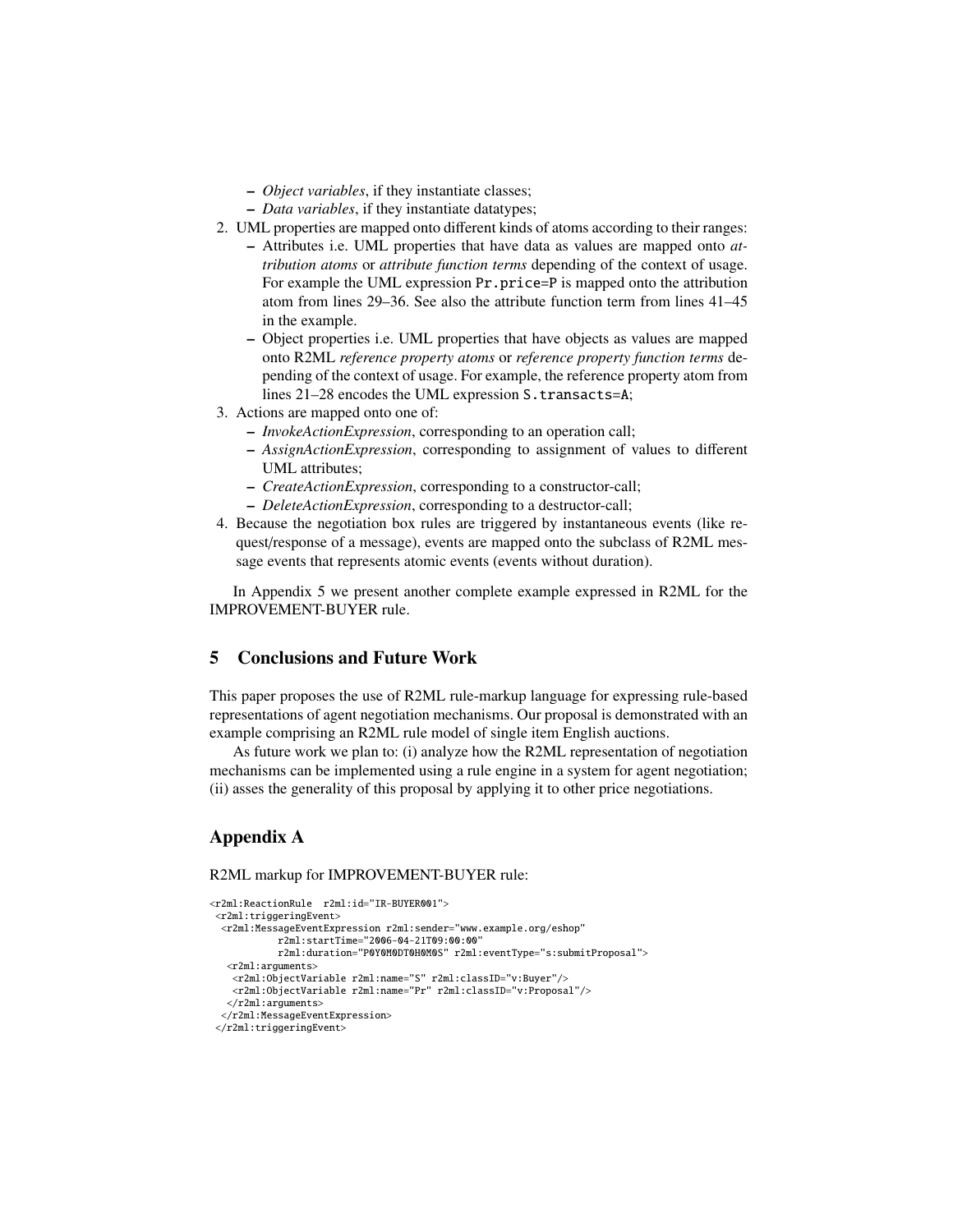```
<r2ml:conditions>
 <r2ml:ReferencePropertyAtom r2ml:referencePropertyID="v:registered">
 <r2ml:subject>
  <r2ml:ObjectVariable r2ml:name="S"/>
  </r2ml:subject>
 <r2ml:object>
  <r2ml:ObjectVariable r2ml:name="N" r2ml:classID="v:Negotiation"/>
  </r2ml:object>
 </r2ml:ReferencePropertyAtom>
 <r2ml:ReferencePropertyAtom r2ml:referencePropertyID="v:transacts">
 <r2ml:subject>
  <r2ml:ObjectVariable r2ml:name="S"/>
 </r2ml:subject>
 <r2ml:object>
  <r2ml:ObjectVariable r2ml:name="A" r2ml:classID="v:Good"/>
 </r2ml:object>
 </r2ml:ReferencePropertyAtom>
 <r2ml:DatatypePredicateAtom r2ml:datatypePredicateID="swrlb:greaterThan">
 <r2ml:dataArguments>
  <r2ml:AttributeFunctionTerm r2ml:attributeID="v:price">
   <r2ml:contextArgument>
    <r2ml:ObjectVariable r2ml:name="Pr"/>
   </r2ml:contextArgument>
  </r2ml:AttributeFunctionTerm>
  <r2ml:DataOperationTerm r2ml:operationID="op:numeric-add">
   <r2ml:arguments>
     <r2ml:AttributeFunctionTerm r2ml:attributeID="v:value">
      <r2ml:contextArgument>
       <r2ml:ObjectVariable r2ml:name="B" r2ml:classID="v:Bid"/>
     </r2ml:contextArgument>
     </r2ml:AttributeFunctionTerm>
     <r2ml:AttributeFunctionTerm r2ml:attributeID="v:increment">
      <r2ml:contextArgument>
       <r2ml:ObjectVariable r2ml:name="B" r2ml:classID="v:Bid"/>
       </r2ml:contextArgument>
     </r2ml:AttributeFunctionTerm>
   \langler2ml:arguments>
  </r2ml:DataOperationTerm>
  </r2ml:dataArguments>
 </r2ml:DatatypePredicateAtom>
</r2ml:conditions>
<r2ml:producedAction>
 <r2ml:InvokeActionExpression r2ml:operationID="a:assert">
  <r2ml:arguments>
   <r2ml:ObjectVariable r2ml:name="Pr"/>
  </r2ml:arguments>
 </r2ml:InvokeActionExpression>
</r2ml:producedAction>
<r2ml:postcondition>
 <r2ml:ObjectClassificationAtom r2ml:classID="v:ActiveProposal">
   <r2ml:ObjectVariable r2ml:name="Pr"/>
 </r2ml:ObjectClassificationAtom>
</r2ml:postcondition>
</r2ml:ReactionRule>
```
### References

- 1. Bădică, C., Bădiță, A., Ganzha, M., Iordache, A., Paprzycki, M.: Rule-Based Framework for *Automated Negotiation: Initial Implementation*. In: A. Adi, S. Stoutenburg, S. Tabet (eds.): Proc. RuleML'2005, Galway, Ireland. LNCS 3791, Springer Verlag 2005, 193–198.
- 2. Bartolini, C., Preist, C., Jennings, N.R.: *A Software Framework for Automated Negotiation*. In: Proc. SELMAS'2004, LNCS 3390, Springer Verlag 2005, 213–235.